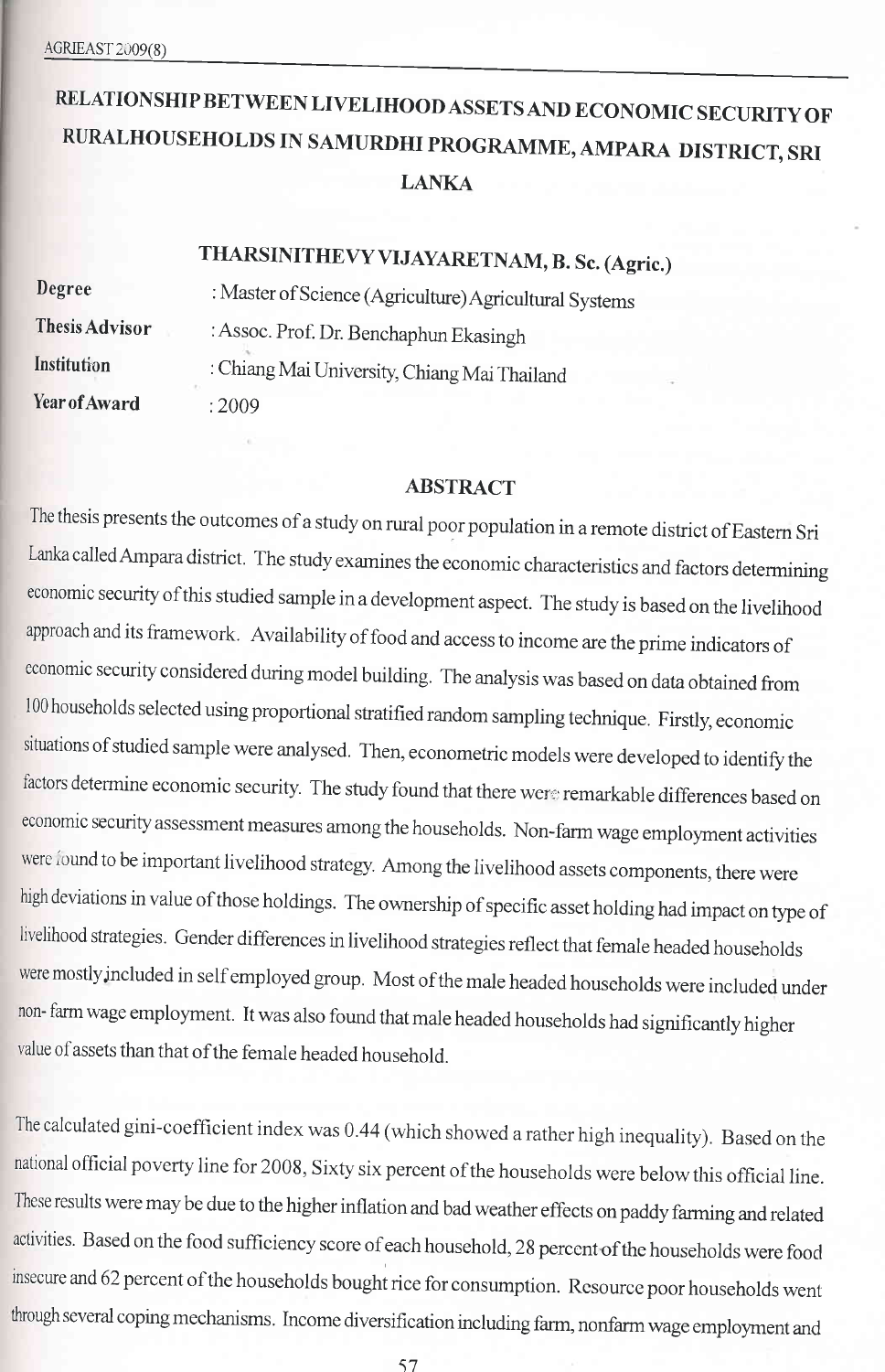livestock production was adopted as some coping strategies. Forty eight percent of the households carried out more than one type of income activities. Ninety percent of the households adopted certain coping strategies. Those coping strategies include expenditure strategies of 41 percent, consumption strategies of 33 percent, increasing income strategies of23 percent and strategies on creative future plans and ideas of 4 percent for the studied samples. The household fypes resulted from cluster analysis constituted partially commercialized (Household type 1) and subsistence (Household type 2) nature of households. Partially commercialized households showed higher mean of borrowing capacity and ownership for higher money value of job- related equipments and continuous income earning.

The multiple regression results show that level of income is positively correlated with education of household head, male headed household, and household type 1 at 5% significant level (p<0.05). Logistic regression results reveal that food sufficiency is positively correlated with education ofhousehold head, and household type 1 at 5% significant level ( $p<0.05$ ) and income sufficiency is positively correlated with education of household head and household type 1 and negatively correlated with age of household head and young adult ratio at the same significant level. This study identified several key areas having direct implications for designing development and research intervention with the objective of ameliorating poverty. People's awareness, skill trainings on selected livelihood strategies for identified groups and initial provision ofjobrelated equipment or materials for continuous employnent are important means to ensure economic security inthis area.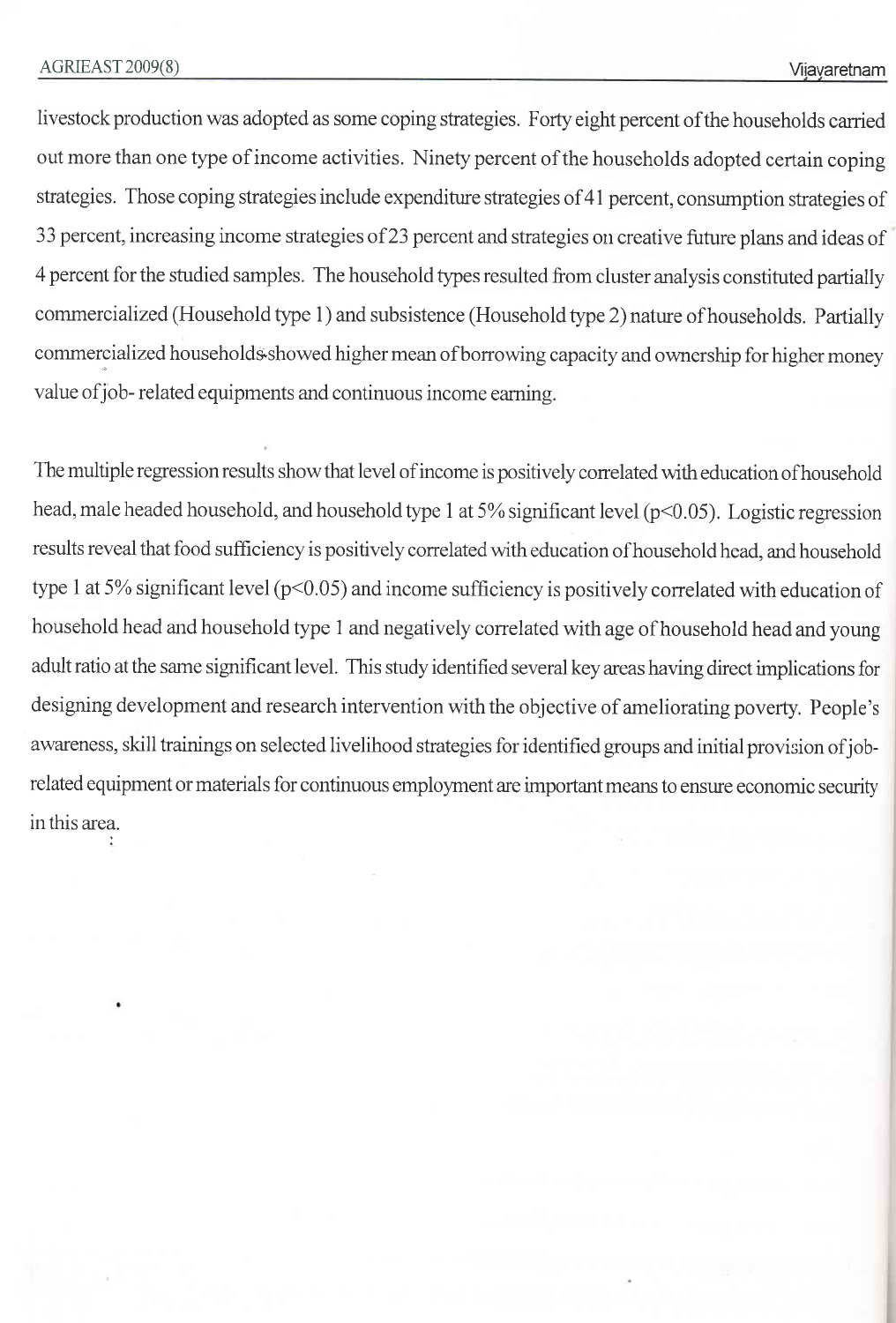## PREPARATION OF MANUSCRIPTS

### Instructions to Contributors /Authors

### General

Submission of a manuscript to the Editor involves the assurance that it is original, and that no similar paper, other than an abstract or an oral or poster presentation, has been or will be submitted for publication elsewhere, without the consent of the Editorial Board.

Research papers, papers read at Symposia and Reviews may be submitted. Research papers should describe original investigation or technological achievements. Reviews should be critical evaluations of existing knowledge in a specialized field. The journal also accepts research notes.

## Presentation of Manuscripts

No maximum contribution is prescribed, but papers should be written clearly and concisely. All unnecessary textual matter, figures and tables must be eliminated.

Manuscripts should be submitted in Triplicate - including the original typewritten copy-typed throughout in double spacing on one side of A4 paper with 4cm margin all sides and font size of 11pt. The typescript should be free of corrections. The papers should be divided into sections such as Abstract, Key Words, Introduction, Material and Methods, Result and Discussion, Conclusion, Acknowledgements and References.

## Title and Author affiliation

The title should be concise and appropriately informative. The name of the institute where the research was carried out should be stated with author's name. Present address of the authors should be given as footnotes.

## **Running Title**

A short title not exceeding 45 characters should be provided for the running title.

### Abstract

This should state concisely the scope ofthe work and the principal findings and should be suitable for direct use by abstractingjoumals. It should not exceed 200 words.

## KeyWords

A list of key words not exceeding six words chosen from the title, abstract or body of paper should be provided. They should be in alphabetical order and separated by commas.

## References

All references to publications made in the text should be presented in a list ofreferences at the end of the paper. The manuscripts should be carefully checked to ensure that the spelling of author's names and dates are exactly the same in the text as in the reference list.

In the text refer to the author's name (without initial) and year of publication. If reference is made in the text to publications written by more than two authors, the name of the first author should be used followed by et ai. The list of references should be arranged alphabetically on authors' name in the list is also mentioned with co-authots, the following order should be used. Publicalions of single author, arranged according to publication dates, publications of single author with one co - author and publication of author with more than one co-author.